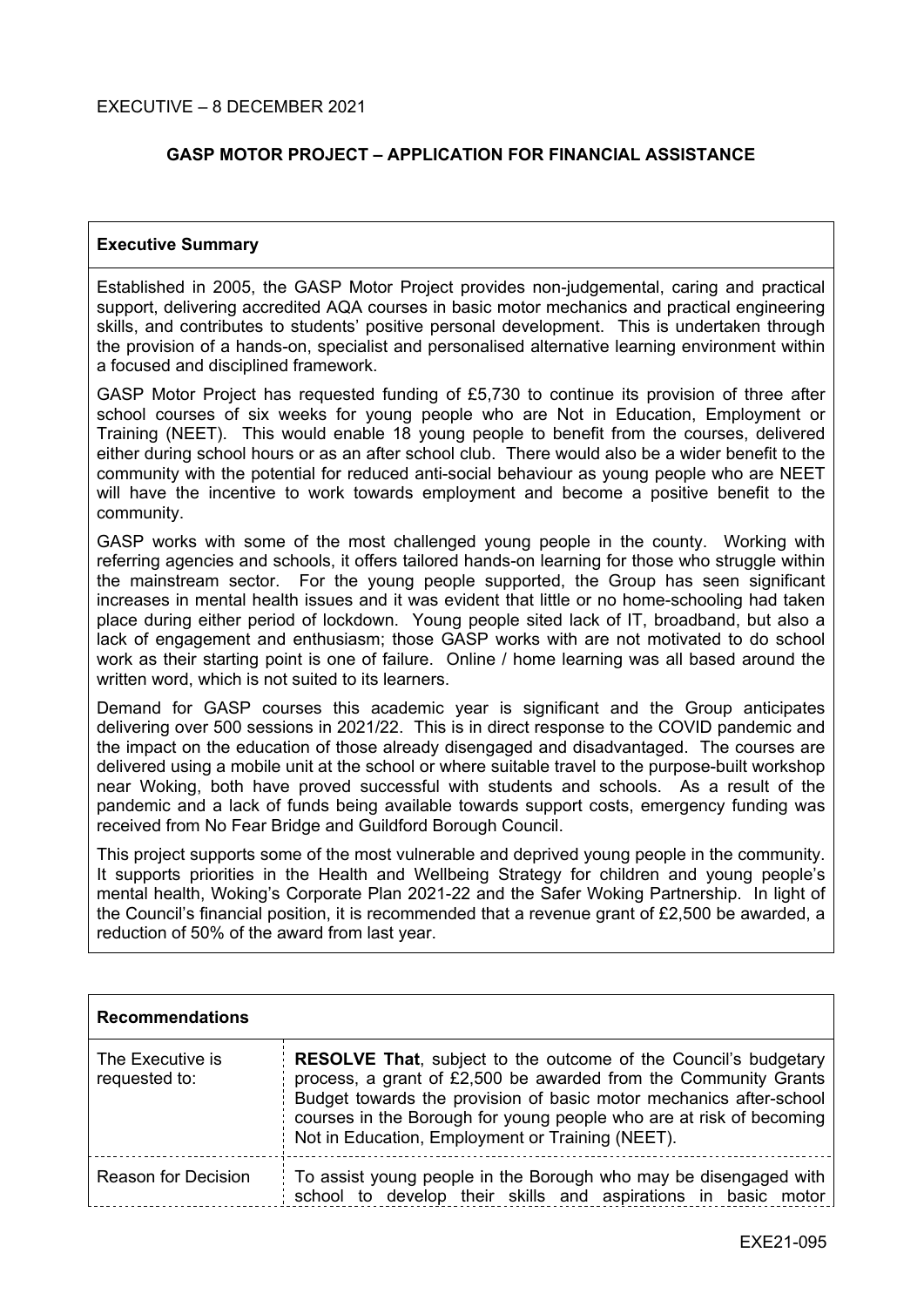|                         | mechanics.                                                                                                                                                                                                                                                                                                                                                                                                                                                                                                                                                                                                                                            |  |
|-------------------------|-------------------------------------------------------------------------------------------------------------------------------------------------------------------------------------------------------------------------------------------------------------------------------------------------------------------------------------------------------------------------------------------------------------------------------------------------------------------------------------------------------------------------------------------------------------------------------------------------------------------------------------------------------|--|
| Confirmation of funding | This award is provisionally made on the expectation that the Council's<br>budgets for revenue and capital projects remain at the same level<br>allocated for the current financial year. The Council's overall budget,<br>including the sums allocated for community grants, will be determined<br>by Council at its meeting on 10 February 2022. In the event the grant<br>budgets are set at the anticipated levels, confirmation of the Council's<br>support will be sent to successful applicants. Groups should not plan<br>for the 2022/23 funding until this confirmation has been received.                                                   |  |
| Conditions              | <b>Accounts.</b> The Organisation must submit accounts for the year in<br>which the grant is awarded, including an income and expenditure<br>account and balance sheet. Please note that accounts for other years<br>may also be required.                                                                                                                                                                                                                                                                                                                                                                                                            |  |
|                         | Monitoring Information. The Organisation must submit quarterly<br>monitoring information as a measure of its achievements. Failure to<br>provide details will jeopardise the award. E-mail requests will be sent<br>to the applicant on a quarterly basis.                                                                                                                                                                                                                                                                                                                                                                                            |  |
|                         | <b>Publicity.</b> Where possible, the Organisation is required to publicise<br>the support received from Woking Borough Council, including on<br>websites and literature / leaflets produced.                                                                                                                                                                                                                                                                                                                                                                                                                                                         |  |
|                         | <b>Payments.</b> Unless exceptional circumstances exist all invoices must<br>be received quarterly with monitoring information for the previous<br>quarter.                                                                                                                                                                                                                                                                                                                                                                                                                                                                                           |  |
|                         | Payment Period. Final quarter claims must be made by the second<br>week in April. Unclaimed awards will not be available at a later date<br>unless exceptional circumstances can be demonstrated to the Council<br>before the end of the award year.                                                                                                                                                                                                                                                                                                                                                                                                  |  |
|                         | <b>Joint Working.</b> WBC expects the Organisation to engage positively<br>on health and wellbeing multi-agency joint work affecting Woking.<br>Groups which refuse may place their Council support at risk, e.g.<br>grant, concessionary rent and other assistance.                                                                                                                                                                                                                                                                                                                                                                                  |  |
|                         | Homelessness Reduction Act 2017. Following the introduction of<br>new legislation from April 2018, the Council expects the support of<br>partner agencies in identifying people at risk of homelessness as early<br>as possible to maximise the opportunities to prevent such. Partner<br>agencies / organisations are expected to be engaged in joint working<br>arrangements to assist in finding suitable housing and support<br>solutions, and where appropriate to undertake and respond to the new<br>'duty to refer'. Groups which do not support this new legislation and<br>way of working positively may put their Council support at risk. |  |
| Performance Indicators  | <b>Users.</b> The Organisation to provide a breakdown of the users.                                                                                                                                                                                                                                                                                                                                                                                                                                                                                                                                                                                   |  |
|                         | The Organisation to provide details of activities and<br><b>Activities.</b><br>events held.                                                                                                                                                                                                                                                                                                                                                                                                                                                                                                                                                           |  |
|                         | <b>Publicity.</b> The Organisation to advise how the Council's support has<br>been publicised.                                                                                                                                                                                                                                                                                                                                                                                                                                                                                                                                                        |  |
|                         | <b>Statement of Use.</b> The Organisation to provide a statement stating<br>the use to which the grant money has been put.                                                                                                                                                                                                                                                                                                                                                                                                                                                                                                                            |  |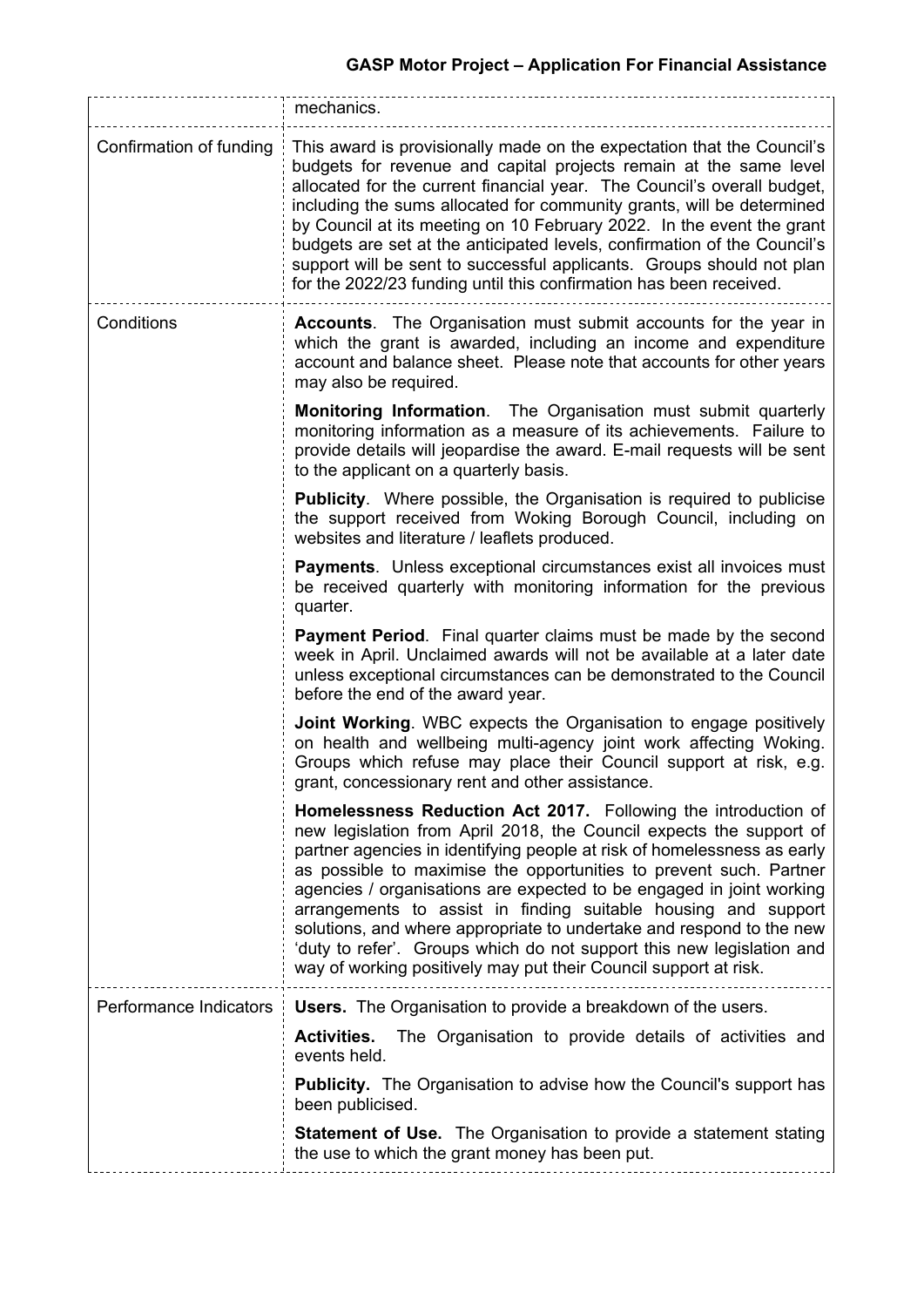| <b>Future Support</b> | The financial pressure on the Council's budgets is expected to<br>continue in the coming years and accordingly the overall level of<br>support available in future years may be reduced. The applicant is<br>therefore to be advised that the award of funding for 2022/23 does not<br>imply that a similar application in 2023/24 would be supported. In<br>particular, it is emphasised that the Council is unlikely to be in a<br>position to award any sums above the 2022/23 levels. |
|-----------------------|-------------------------------------------------------------------------------------------------------------------------------------------------------------------------------------------------------------------------------------------------------------------------------------------------------------------------------------------------------------------------------------------------------------------------------------------------------------------------------------------|
|                       | In view of this, the applicant is to be advised to ensure that<br>contingency plans for the Group's operations for 2023/24 have been<br>drawn up in the event that the Council is unable to continue its support<br>beyond April 2023. All applicants are strongly recommended to<br>pursue alternative sources of funding and are encouraged to approach<br>Woking Borough Council's Community Support Team for advice and<br>support.                                                   |

#### **The Executive has authority to determine the above recommendations.**

## **Background Papers:**

2022/23 Application Form.

#### **Reporting Person:**

Julie Fisher, Chief Executive Extn: 3301, Email: julie.fisher@woking.gov.uk

### **Contact Person:**

Frank Jeffrey, Head of Democratic Services Extn: 3012, Email: frank.jeffrey@woking.gov.uk

Doug Davern, Democratic Services Officer Extn: 3018, Email: doug.davern@woking.gov.uk

## **Portfolio Holder:**

Cllr Simon Ashall Email: cllrsimon.ashall@woking.gov.uk

### **Shadow Portfolio Holder:**

Cllr Will Forster Email: cllrwill.forster@woking.gov.uk

## **Date Published:**

30 November 2021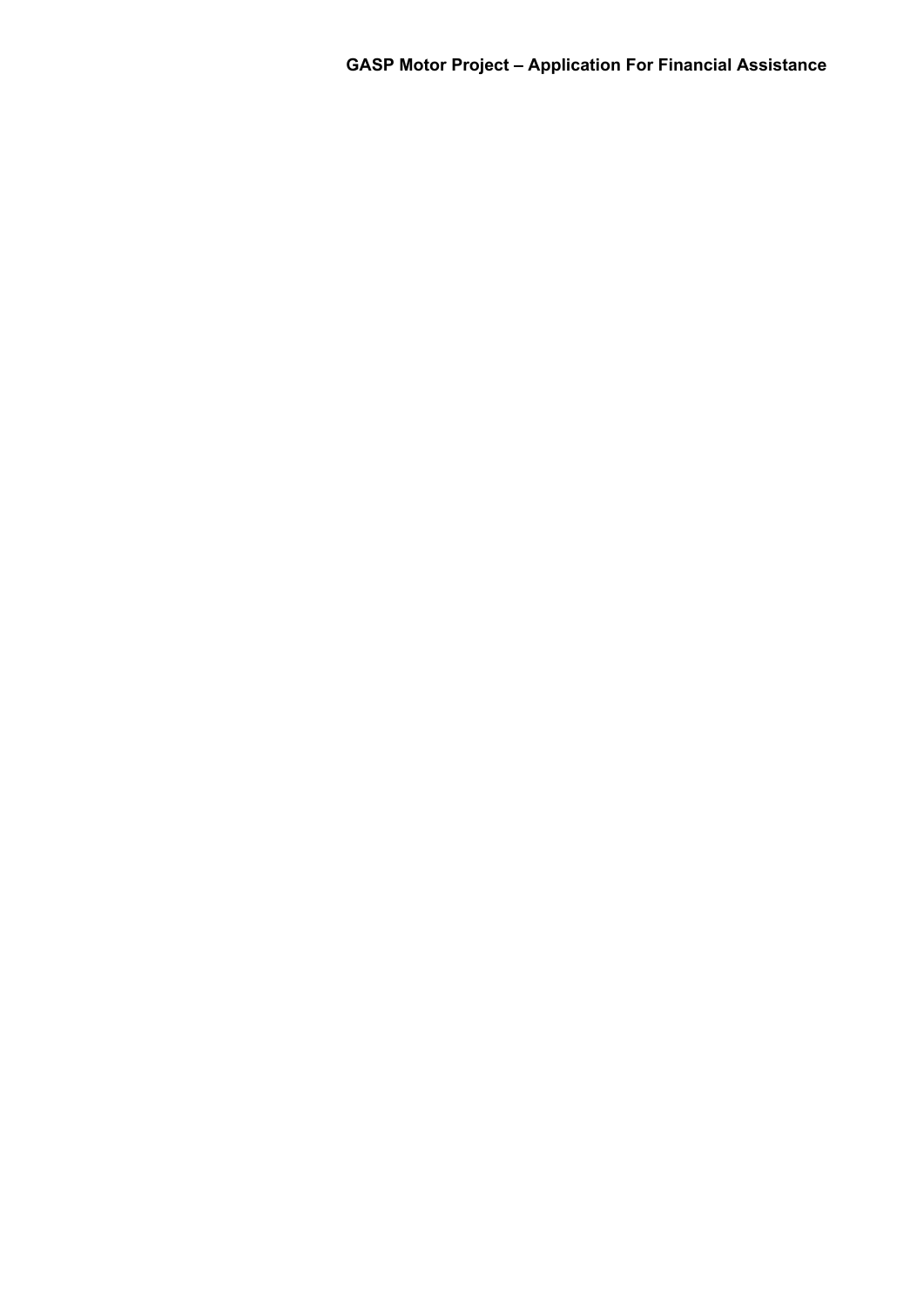| 1.0 Summary of Application |                                                                                                                                                                                                                                                                                                                                                                                                                                                                                                                                                                                                                                  |  |
|----------------------------|----------------------------------------------------------------------------------------------------------------------------------------------------------------------------------------------------------------------------------------------------------------------------------------------------------------------------------------------------------------------------------------------------------------------------------------------------------------------------------------------------------------------------------------------------------------------------------------------------------------------------------|--|
| 1.1 Status and Aims        | The GASP Motor Project was formed in 2005 and became a Charity in<br>2009. Its key aims are:                                                                                                                                                                                                                                                                                                                                                                                                                                                                                                                                     |  |
|                            | To help young people change behaviours and support them in<br>making a successful transition to adult life;<br>To support young people to progress through education,<br>٠<br>employment and training;<br>To prepare young people in a practical way for the world of work;<br>and<br>To enable young people to experience the value of teamwork,<br>focussing on personal, social and emotional development.                                                                                                                                                                                                                    |  |
|                            | GASP is widely recognised in Surrey as a provider of non-judgmental,<br>caring and practical alternative learning support. Accredited AQA<br>courses are delivered in basic motor mechanics and practical<br>engineering skills, contributing to students' positive<br>personal<br>development. A hands-on, specialist and personalised learning<br>environment is provided within a focused and disciplined framework.<br>Where appropriate, help is also available to facilitate students' onward<br>progression into education, training and employment.                                                                      |  |
|                            | GASP has a fully equipped workshop in Albury, as well as a mobile<br>unit which is able to teach GASPs courses at a school or youth<br>organisation's site. Over the last two years, due to cuts in schools<br>funding, the Mobile Unit has seen a significant increase in demand as<br>GASP is able to be more flexible to meet the needs of the referring<br>organisation's needs.                                                                                                                                                                                                                                             |  |
| 1.2 Employees              | 11, comprising the Chief Executive, Workshop Manager, six sessional<br>instructors, a Programme Coordinator, Fundraising Executive and an<br><b>Executive Assistant.</b>                                                                                                                                                                                                                                                                                                                                                                                                                                                         |  |
| 1.3 Volunteers             | 19.<br>The evening sessions are run during for three evenings each week<br>and are delivered by seven volunteers, managed by the Workshop<br>Manager. Typically, there are two volunteers present at each evening<br>session which lasts around two and a half hours. The volunteers are<br>engineering instructors and work directly with the young people. A<br>number of parents volunteer on an ad hoc basis to support the young<br>people.                                                                                                                                                                                 |  |
| 1.4 Clients/Users          | 139, including 31 resident in Woking<br>Young people who participate in GASP workshop sessions during the<br>daytime do so by arrangement with their schools or youth support<br>organisation and are not charged individually for their attendance. All<br>costs are covered by grants or the school / youth organisation. In<br>exceptional circumstances where there is a dispute regarding<br>responsibility for payment, GASP will absorb the cost to ensure the<br>continuation of attendance and learning for that young person. This<br>also includes extending attendance past the end of the year 11<br>academic year. |  |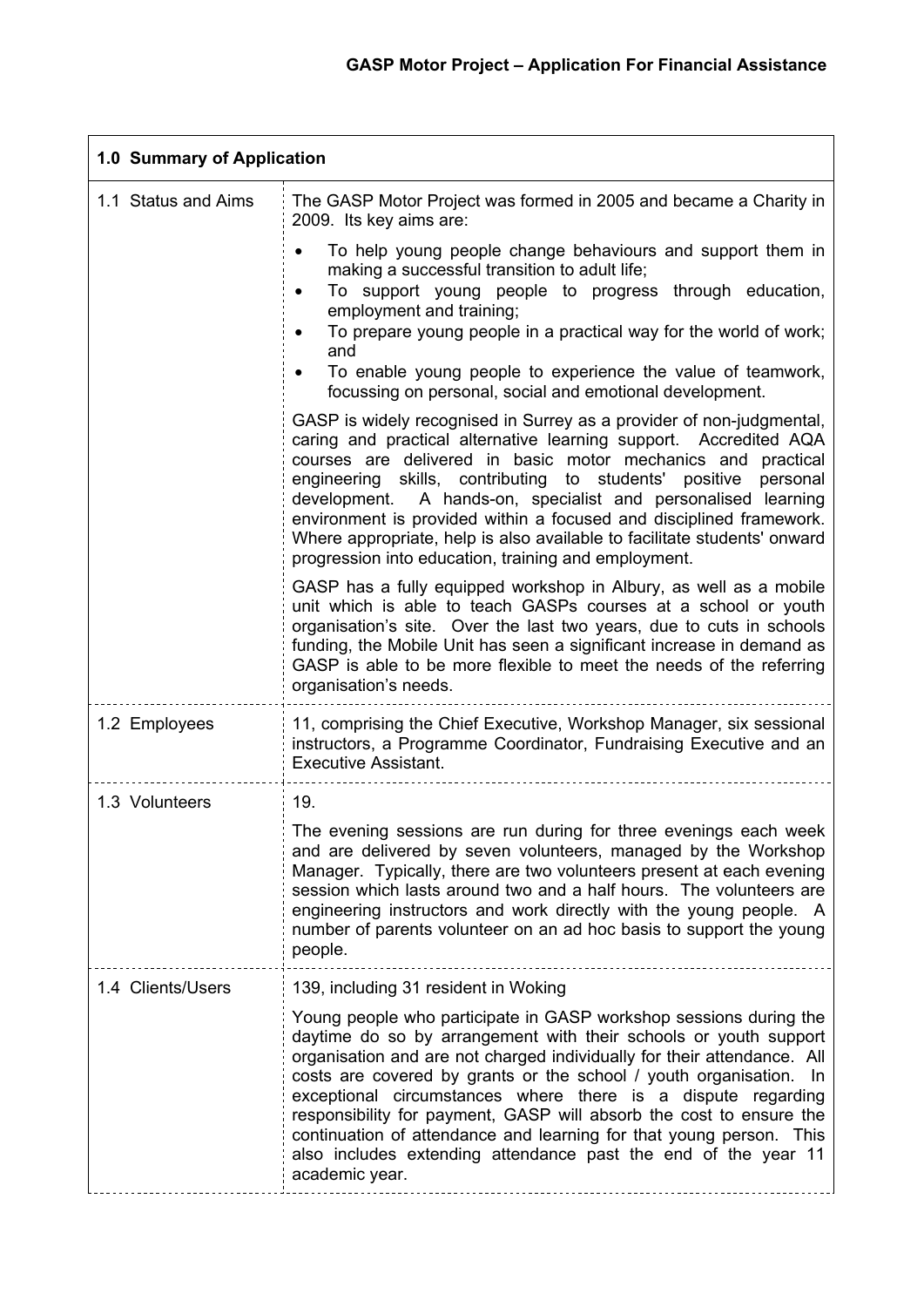|                     | For the evening sessions there is a small charge of $£5$ per session for<br>those who attend. In cases of hardship this is waived with the cost<br>borne by the Group.                                                                                                                                                                                                                                                                                                                                                                                                                                                                                                                                                                                                                    |
|---------------------|-------------------------------------------------------------------------------------------------------------------------------------------------------------------------------------------------------------------------------------------------------------------------------------------------------------------------------------------------------------------------------------------------------------------------------------------------------------------------------------------------------------------------------------------------------------------------------------------------------------------------------------------------------------------------------------------------------------------------------------------------------------------------------------------|
|                     | GASP works across the whole of Surrey with young people of<br>secondary school age, many with special educational needs. In the<br>Borough of Woking work takes place with Woking High, Northwest<br>Surrey Short Stay SEN School and The Park SEN Schools.                                                                                                                                                                                                                                                                                                                                                                                                                                                                                                                               |
|                     | In response to the pandemic, and the demands of users GASP has<br>diversified its courses to offer greater flexibility for referring<br>organisations. A significant number of referrals have been received<br>from the Youth Justice Team and Children's services, evidencing a<br>clear need which has before now been missed. In the next academic<br>year it will be further extending its work with excluded young people,<br>young homeless and offenders.                                                                                                                                                                                                                                                                                                                          |
| 1.5 Members         | N/A                                                                                                                                                                                                                                                                                                                                                                                                                                                                                                                                                                                                                                                                                                                                                                                       |
| 1.6 Sum Requested   | £5,730 (Revenue)                                                                                                                                                                                                                                                                                                                                                                                                                                                                                                                                                                                                                                                                                                                                                                          |
| 1.7 Project         | GASP works with some of the most challenged young people in the<br>county. Working with referring agencies and schools, it offers tailored<br>hands-on learning for those who struggle within the mainstream<br>sector.                                                                                                                                                                                                                                                                                                                                                                                                                                                                                                                                                                   |
|                     | The course length varies from six weeks to a full academic year, with<br>sessions taking place once a week for up to 3 hours. The tutors work<br>to a 1:3 ratio, ensuring learning is specific and engaging. Those who<br>attend have the opportunity to explore a variety of engineering and<br>motor mechanic topics, and are rewarded with AQA certification where<br>specific outcomes are achieved. Activities include 2- and 4- stroke<br>engines, quad and pit bikes, go-karting, and 3D design and printing.<br>In addition, it is able to offer 1:1 and group mental health support<br>sessions, in partnership with Matrix Trust. It is also fundraising to<br>create a mental health and wellbeing space at the Albury site to<br>increase its ability to support young people |
|                     | Stating that it has taken into account the funding position of the<br>Council, GASP has requesting funds to run three, six-week courses at<br>Woking schools. Each course will have up to six young people<br>attending once a week for two to three hours and will be delivered<br>either during school hours or as an after school club. The sessions<br>will be offered either at the Albury workshop or on the school site via<br>its mobile classroom.                                                                                                                                                                                                                                                                                                                               |
|                     | It is anticipated that of the 18 students attending, 80% will achieve at<br>least 1 AQA certification, and all will show an increase in confidence<br>and skills. This will be evidenced through feedback from both the<br>individual and the school. There is currently a waiting list for the<br>courses provided.                                                                                                                                                                                                                                                                                                                                                                                                                                                                      |
| 1.8 Cost breakdown: | Cost for each course of six weeks                                                                                                                                                                                                                                                                                                                                                                                                                                                                                                                                                                                                                                                                                                                                                         |
|                     | Session Leader and Tutor salary, inc. on costs = £1,500                                                                                                                                                                                                                                                                                                                                                                                                                                                                                                                                                                                                                                                                                                                                   |
|                     | Transport & Mobile Workshop = £195                                                                                                                                                                                                                                                                                                                                                                                                                                                                                                                                                                                                                                                                                                                                                        |
|                     | Accreditation costs (assume 80% success rate) = £75                                                                                                                                                                                                                                                                                                                                                                                                                                                                                                                                                                                                                                                                                                                                       |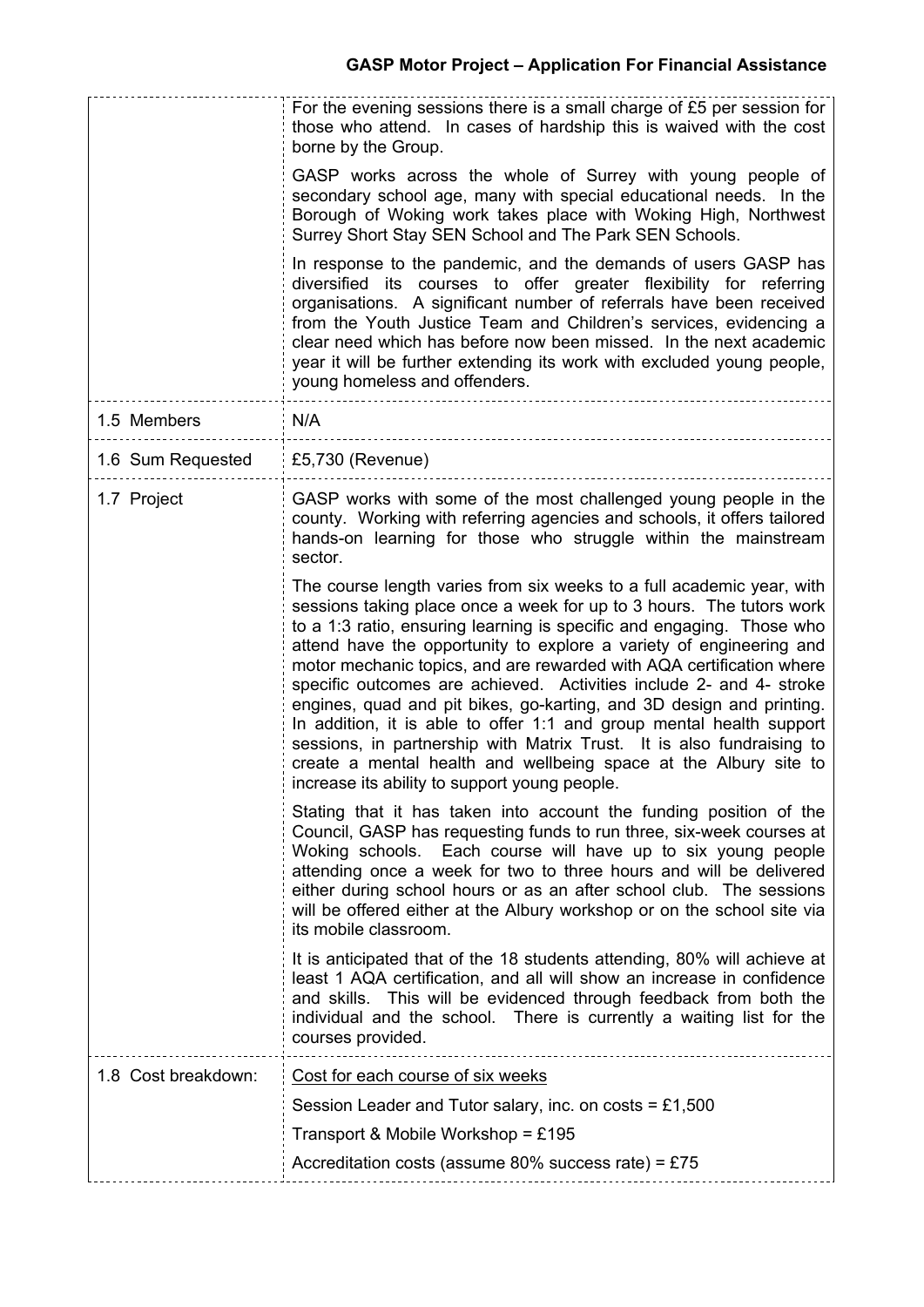|                       | Programme development & evaluation = $£85$                                                                                                                                                                                                                                                                                                                                                                                                                                                                                        |  |  |
|-----------------------|-----------------------------------------------------------------------------------------------------------------------------------------------------------------------------------------------------------------------------------------------------------------------------------------------------------------------------------------------------------------------------------------------------------------------------------------------------------------------------------------------------------------------------------|--|--|
|                       | $Insurances = £55$                                                                                                                                                                                                                                                                                                                                                                                                                                                                                                                |  |  |
|                       | Total for each course = $£1,910$                                                                                                                                                                                                                                                                                                                                                                                                                                                                                                  |  |  |
|                       | This application is for three, six-week courses at a total cost of: £5,730                                                                                                                                                                                                                                                                                                                                                                                                                                                        |  |  |
|                       | The Group notes that the cost is the same as the current academic<br>year, and does not include the inflationary increase added to our other<br>courses as it is trying to respect the Council's funding position. The<br>shortfall will be made up by additional fundraising.                                                                                                                                                                                                                                                    |  |  |
| 1.9 Community Benefit | A total of 18 young people will directly benefit from these early<br>intervention courses. There is also a wider benefit to the community<br>with the potential for increased community engagement and reduced<br>anti-social behaviour, due to the increased confidence and self-worth<br>that the young people will gain.                                                                                                                                                                                                       |  |  |
|                       | The young Woking residents currently at risk of being Not in<br>Education, Employment or Training (NEET) will have the incentive to<br>work towards employment and therefore avoiding the likelihood of<br>requiring further support after leaving education.                                                                                                                                                                                                                                                                     |  |  |
| 1.10 Covid-19 Impact  | GASP was forced to close during the periods of lockdown and<br>furloughed its delivery staff.  The admin team remained working and<br>reviewed the curriculum and operational activities, including<br>diversifying the range of topics covered and increasing the library of<br>AQAs available.                                                                                                                                                                                                                                  |  |  |
|                       | For the young people supported, the Group has seen significant<br>increases in mental health issues and it was very evident that little or<br>no home-schooling had taken place during either period of lockdown.<br>Young people sited lack of IT, broadband, but also a lack of<br>engagement and enthusiasm - those GASP works with are not<br>motivated to do school work as their starting point is one of failure.<br>Online / home learning was all based around the written word, which<br>is not suited to its learners. |  |  |
|                       | Demand for GASP courses this academic year is significant and the<br>Group anticipates delivering over 500 sessions in 2021/22. This is in<br>direct response to the COVID pandemic and the impact on the<br>education of those already disengaged and disadvantaged.                                                                                                                                                                                                                                                             |  |  |

| 2.0 Financial Background |                                                                                                                                                                                                                                                                                                          |
|--------------------------|----------------------------------------------------------------------------------------------------------------------------------------------------------------------------------------------------------------------------------------------------------------------------------------------------------|
| 2.1 Budget               | At the time of the application, the Group held £254,563 in the bank.                                                                                                                                                                                                                                     |
|                          | The sum of £97,754 is restricted charitable (operational income) for<br>the delivery of GASP courses and £81,782 is restricted as support<br>costs. GASP has reserves of £75,000 which reflects the increase in<br>delivery and expenditure and represents approximately three months'<br>running costs. |
|                          | Due to a lack of funds to cover support costs, emergency funding was<br>received from No Fear Bridge and Guildford Borough Council.                                                                                                                                                                      |
|                          | The Group has submitted a breakeven budget for 2022/23 which                                                                                                                                                                                                                                             |